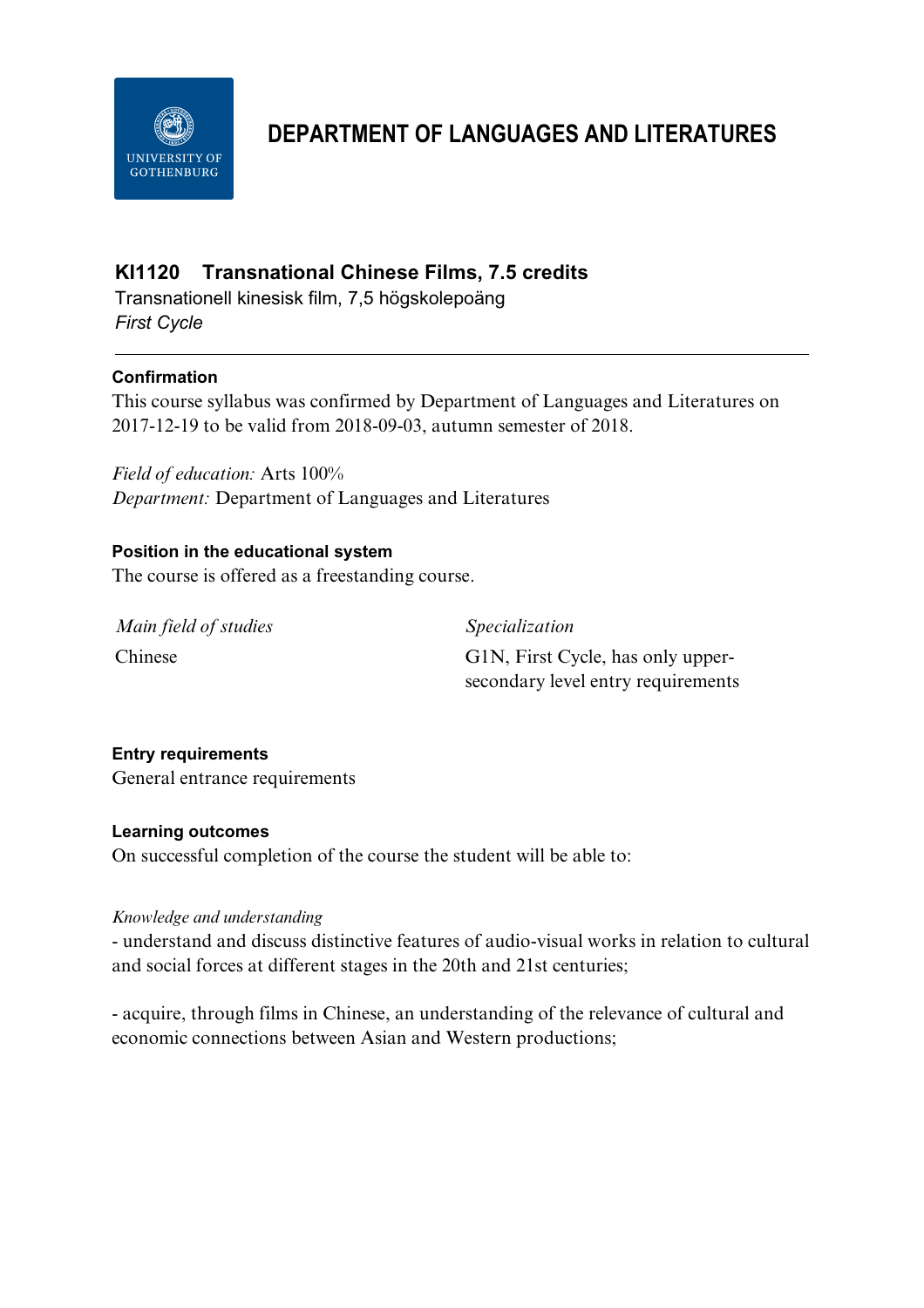#### *Competence and skills*

- show a deeper understanding of audio-visual works as part of broader cultural flows across Asia and beyond;

- critically discuss how films have circulated globally and how films have influenced identities, cultural norms, life styles and how they have been a relevant part of cultural industries across nation boarders on various occasions in history;

- critically discuss the influence of films on the social perception of social relations, nature and economics;

*Judgement and approach*

- critically reflect on reference material and his/her own learning process.

The course is sustainability-related, which means that at least one of the learning outcomes clearly shows that the course content meets at least one of the University of Gothenburg's confirmed sustainability criteria.

### **Course content**

The Chinese film market is one of the largest in the world and plays an important role in the Asian region. Chinese films have, from early showings in traditional tea houses in Shanghai to today's global hit films, raised questions about national and cultural identity. How have films articulated the narrative about China during the 20th and 21st centuries? How have Chinese films been circulated nationally, in Asia and beyond? Through some selected films, the course will examine how Chinese films have developed in relation to other film traditions in Asia and in the west. Different themes will be brought up from a multi-disciplinary perspective and look, among other things, at the discussion about transnational Chinese film, early cosmopolitanism and present-day global distribution of Chinese films.

# **Form of teaching**

Teaching is given in the form of lectures and seminars.

*Language of instruction:* English